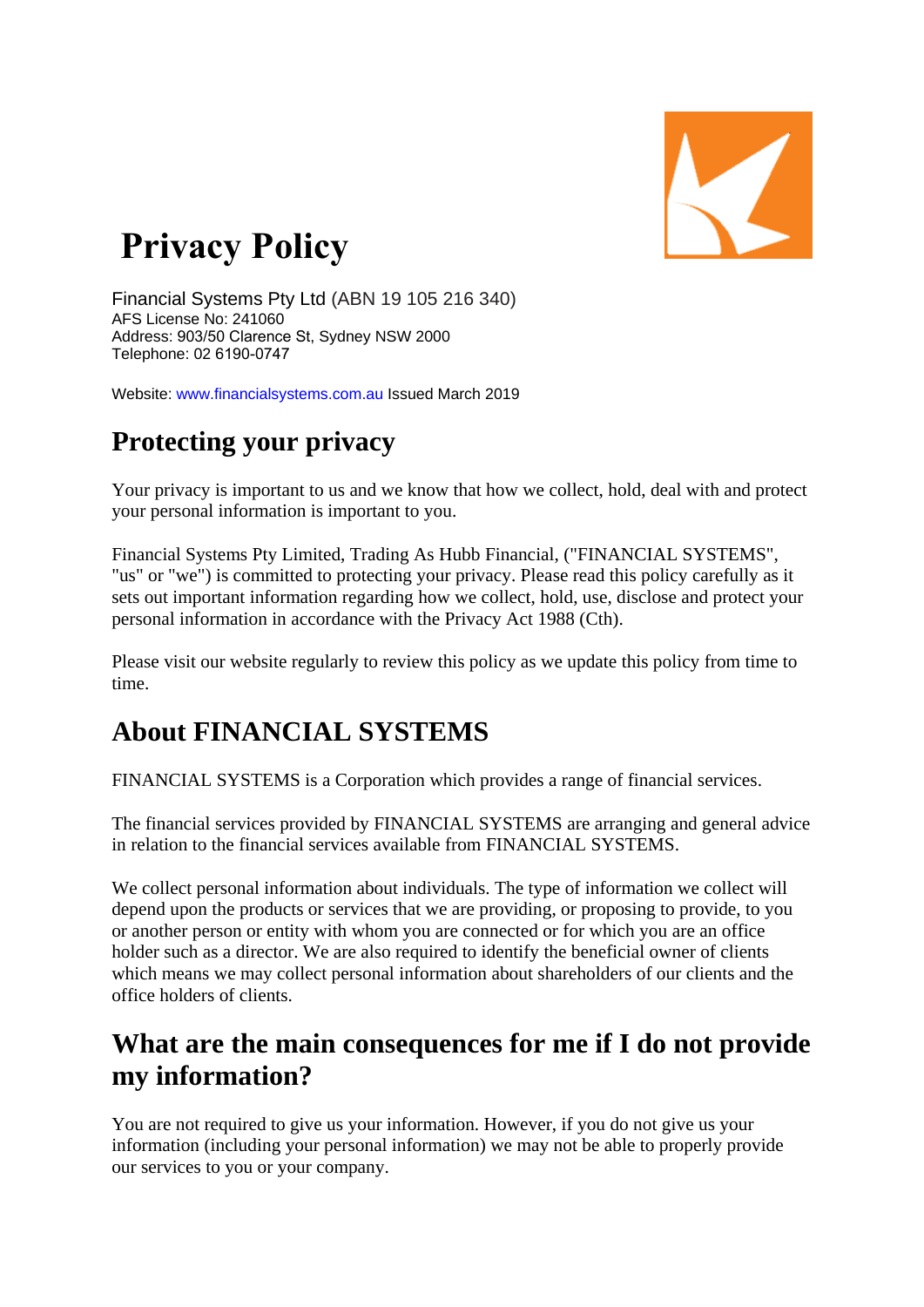# **What kinds of information do we collect?**

To enable us to fulfil our responsibilities and otherwise provide our services to we need to collect certain information from certain individuals. The kinds of information and verification documents we collect include:

- Your name, address and contact details,
- Date of birth,
- Your gender,
- personal email addresses

The information requested will vary according to the information you supply to verify your identity and the nature of the financial products and services you are asking us to provide.

### **How do we use your information?**

FINANCIAL SYSTEMS collects, holds, uses and discloses the personal information of individuals only for fulfilling its own business purposes

Additionally, we may collect, hold, use and disclose an individual's personal information so we can:

• identify you, conduct checks, understand your requirements, assess applications made by you, and set up, administer and manage our products and services;

• manage, train and develop our employees and representatives;

• comply with applicable laws both in Australia and overseas including (a) the Corporations Act; (b) the Anti-Money Laundering and Counter-Terrorism Financing Act; (c) Income Tax Assessment Acts, Tax Administration Act and A New Tax System (Goods and Services Tax) Act which may authorise or require us to collect your personal information;

• store and process data, develop, create and distribute software, process invoice data in electronic formats;

- develop and price our services;
- develop new services;
- conduct and improve our business and improve the user experience;
- manage our relationship with you;

• comply with our legal obligations and assist government and law enforcement agencies or regulators; and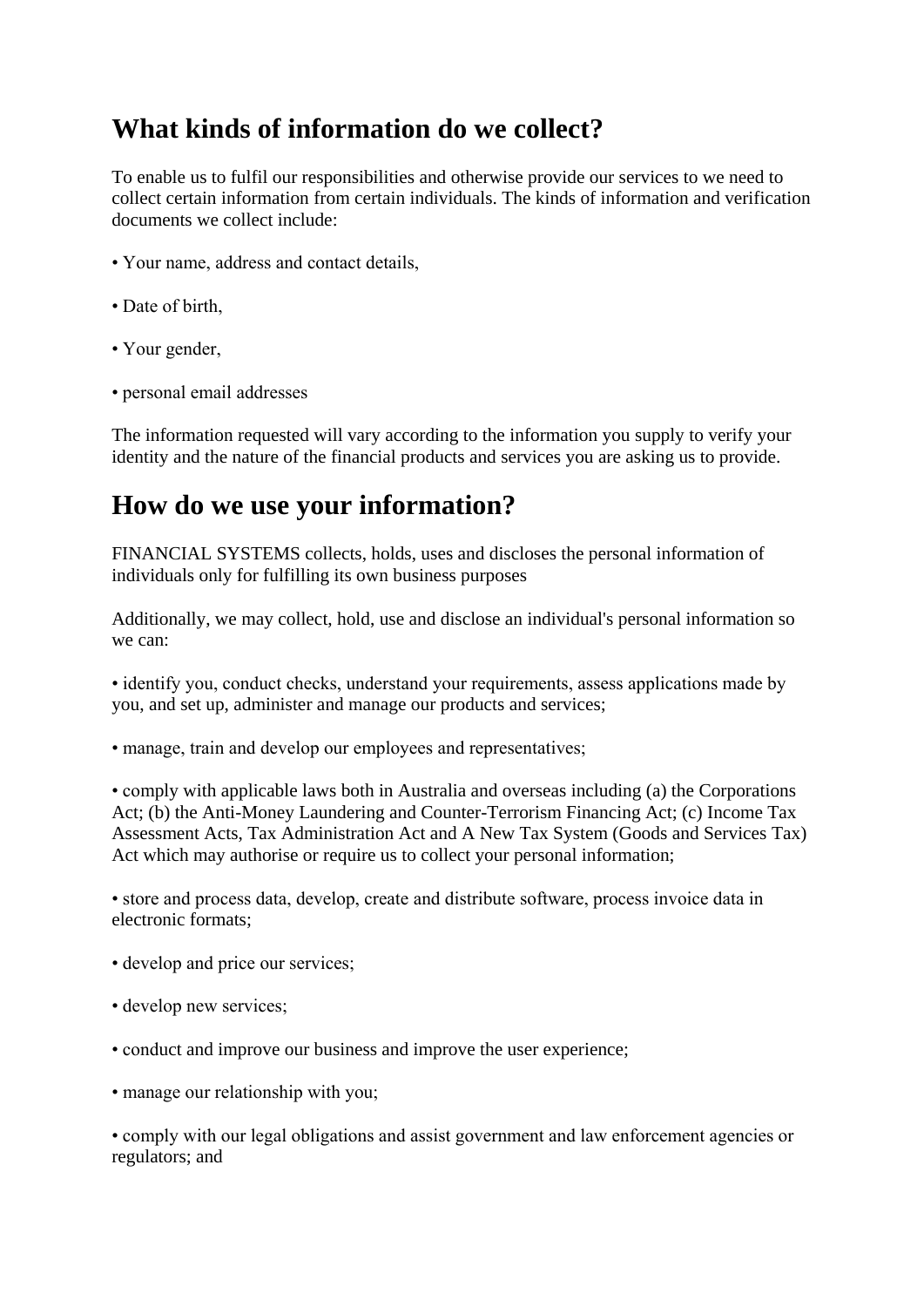• manage various risks we confront.

We may also share limited demographic and non-personally identifiable information with third-parties.

FINANCIAL SYSTEMS does not make any other use of this information without the consent of the individual unless required or permitted by applicable law.

# **How do we collect your information?**

We collect personal information by various means including telephone, fax and through our website. We may also collect information through affiliated organisations, our staff and through our contracted agents and other third party service providers.

We may need to ask certain individuals such as directors (or others) further questions so we can properly deal with company inquiries and otherwise provide our services to the company. Wherever practicable, we will ask for the information directly but we will usually collect personal information about you from the company representative who must take reasonable steps to notify you (1) that we have done so, (2) the circumstances of the collection and (3) inform you where you can find/obtain a copy of the Privacy Policy.

# **How do we keep your information secure?**

The security of all information we collect, hold and disclose is of paramount importance to us. We keep both hardcopy and electronic records on our premises and electronic systems as well as with trusted contracted agents and other third party service providers. We take reasonable steps to ensure personal information is secure, including:

• having training measures in place to ensure our staff understands our policies and how to protect your information;

• maintaining an up-to-date data management policy which applies to all employees who handle your information;

• maintaining the security of our premises and our systems (including by use of passwords, firewalls, virus scanning tools and other measures); and

• wherever practicable, not reasonably required for the provision and improvement of our services and not otherwise prohibited (including by law) only keeping your personal information for as long as is required.

# **Online Security**

A number of methods to protect your personal information. When you submit sensitive information via the Web site, your information is encrypted (look for the padlock icon on your browser to verify security). Your information is transmitted on the secured portion of the Web site. Firewalls and Secure Socket Layering (SSL) technology among other methods used to prevent unauthorized access to your account information.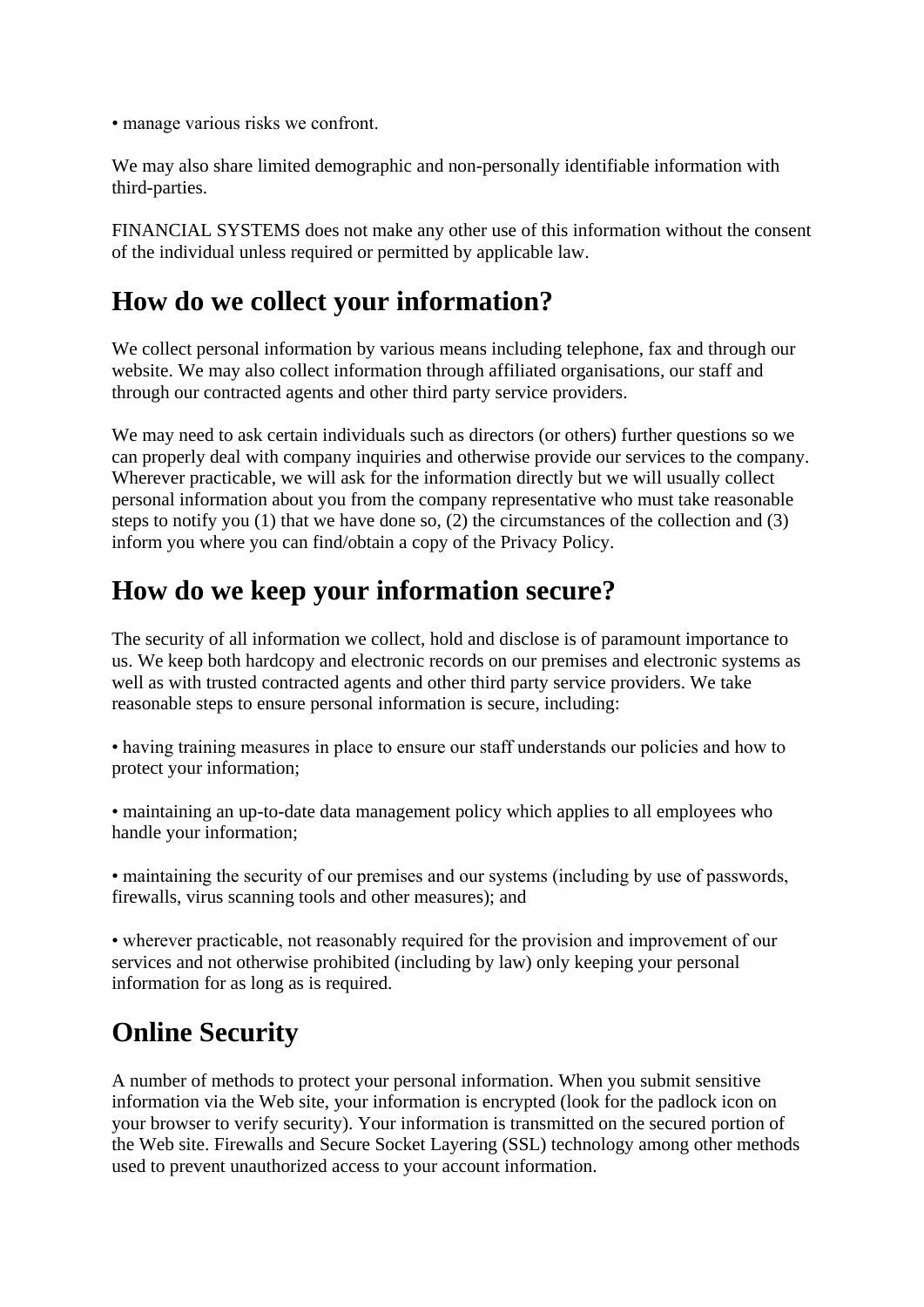Moreover, when you provide your login and password to access customer-only areas, that information is encrypted during transmission. Remember, you should never share your password with anyone and you should change your password frequently. You can safely change your password online at any time by answering certain questions about you or requesting a temporary password and changing your password upon logging in.

### **Who do we disclose your information to?**

Unless we are permitted or required to provide your information to others by law, by court order or to investigate suspected fraud or other unlawful activity or to investigate or prevent damage or injury to persons or property, your information will only be seen or used as specified in this policy including by:

• credit rating agencies and other institutions to verify your identity and credit situation;

• our external dispute resolution body in the case of a dispute;

• organisations that carry out functions on our behalf including mailing houses; researchers; data warehouses; administration or business management services; specialised data matching and trending service providers, consultants, auditors, marketing service providers, data and document management providers and collection agents;

• Australian regulatory bodies such as AUSTRAC, the ATO and ASIC;

### **Information on data collection (statistical data)**

Other information that does not relate to an individual personally will be collected and used by FINANCIAL SYSTEMS and may be communicated to third parties. Statistical and demographic data contain no personal details that would make it possible to identify a specific individual.

### **How can you access, update or correct your information?**

You are entitled under the Australian Privacy Act to access your personal information and to request that it be corrected or updated as need be.

You may change your personal information by contacting customer service at 1300 767 699 or by submitting the request in writing to:

Financial Systems Pty Limited Level 3, 73 Walker Street North Sydney NSW 2060

If you believe there are errors in our records about you, please let us know and we will be happy to investigate and (where reasonably practicable) correct any inaccuracies.

### **How do I make a complaint?**